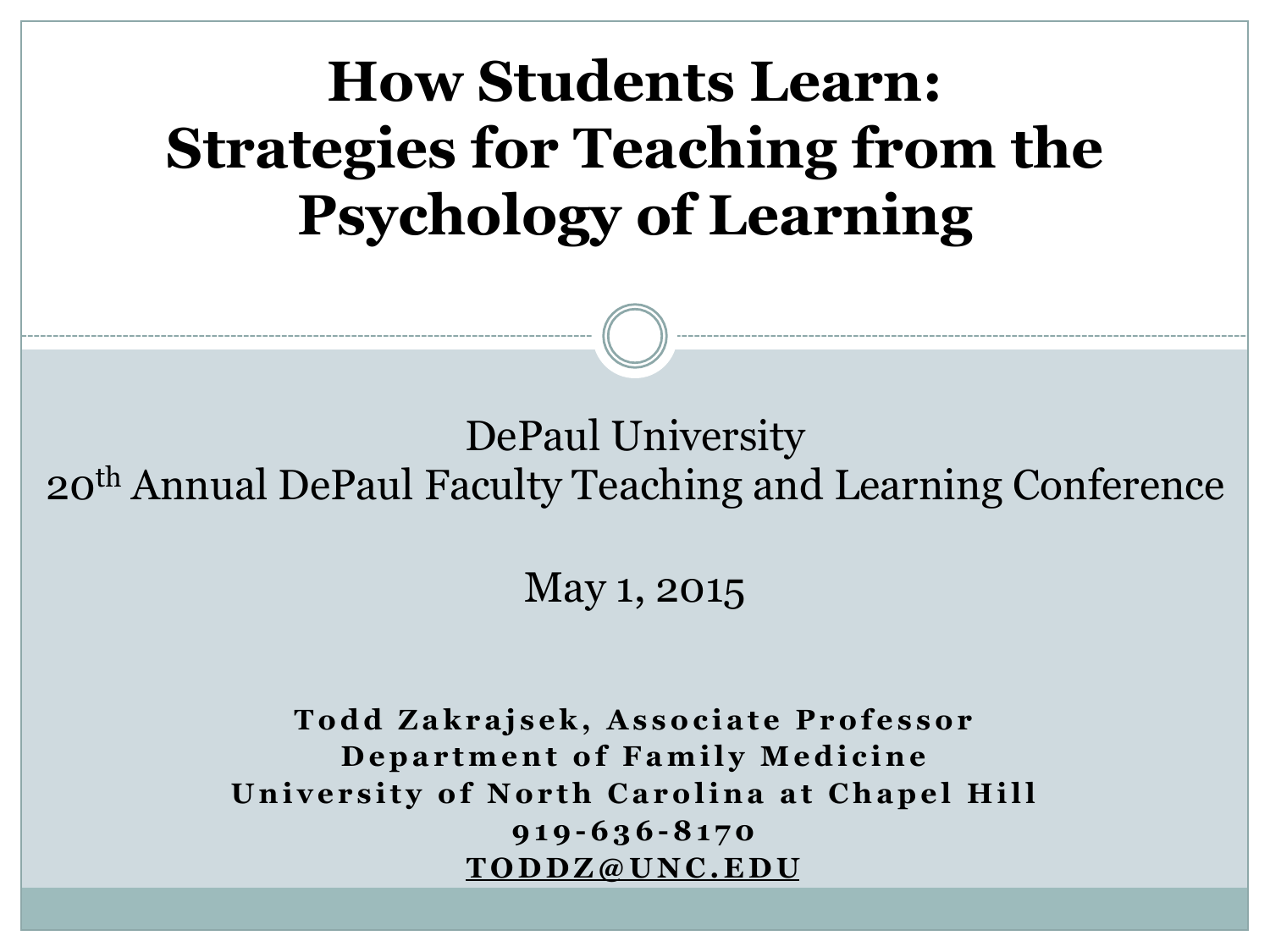#### **Icebreaker**

## Think of something you feel you do REALLY well.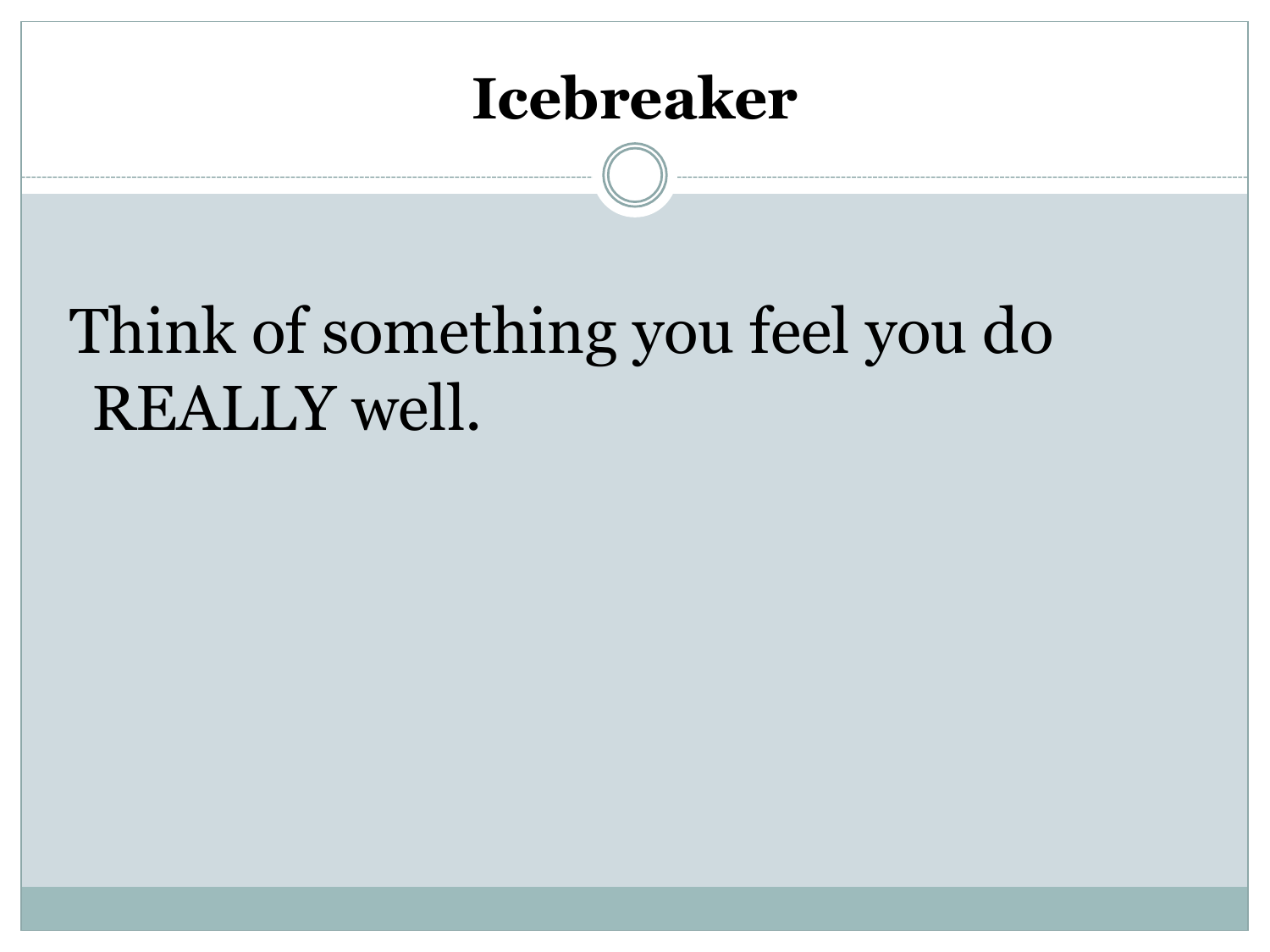### **Index card drop…**

- **1. Person A lay arm across desk with hand over the edge. Put index finger and thumb ½ inch apart.**
- **2. Person B hold index card with bottom edge even with fingers. Drop without warning three times.**
- **3. Note how many times card is caught.**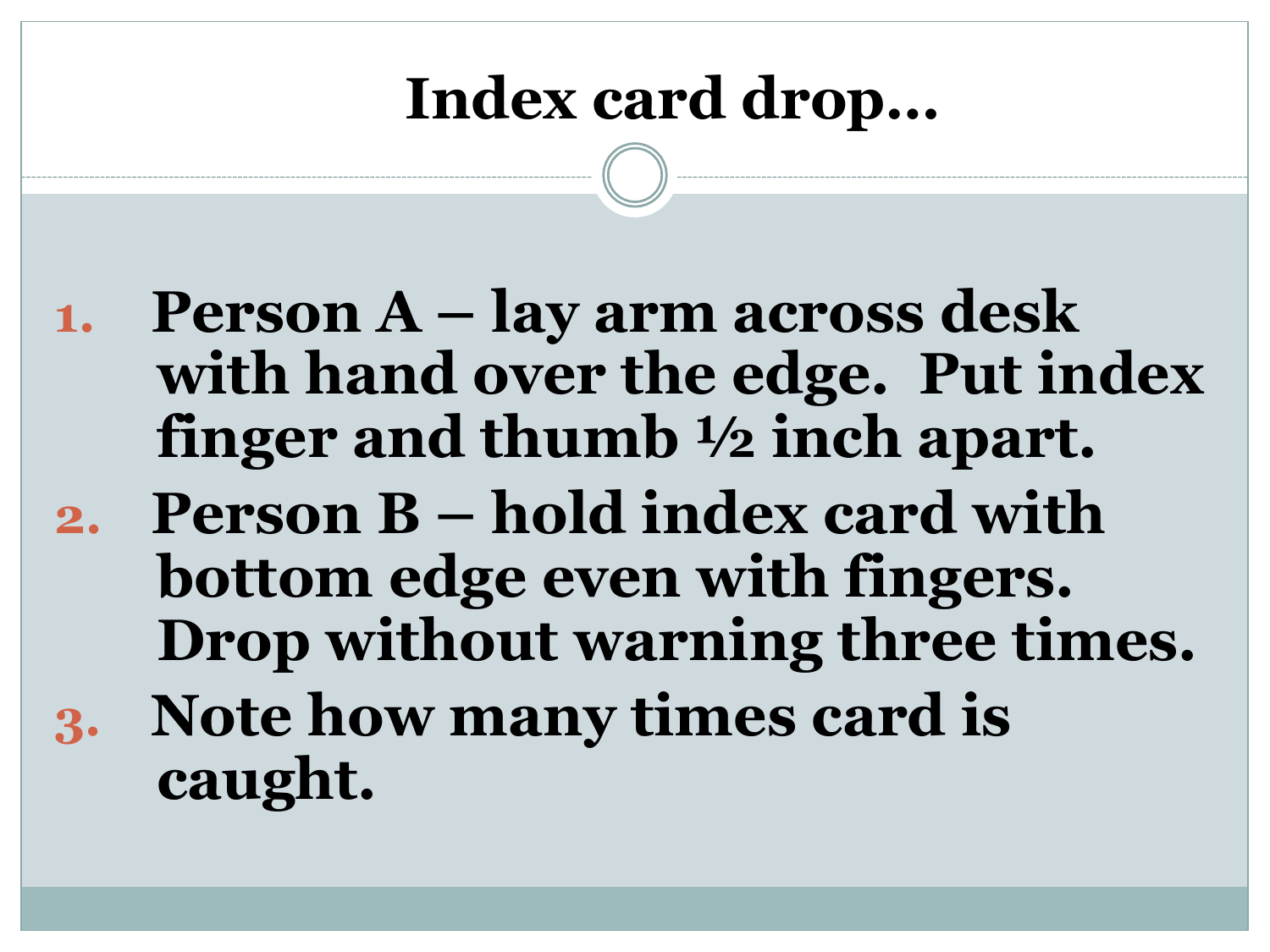# **Thinking vs Recall**

## **It takes more time and energy to think than to recall.**

## **When it is better to not think?**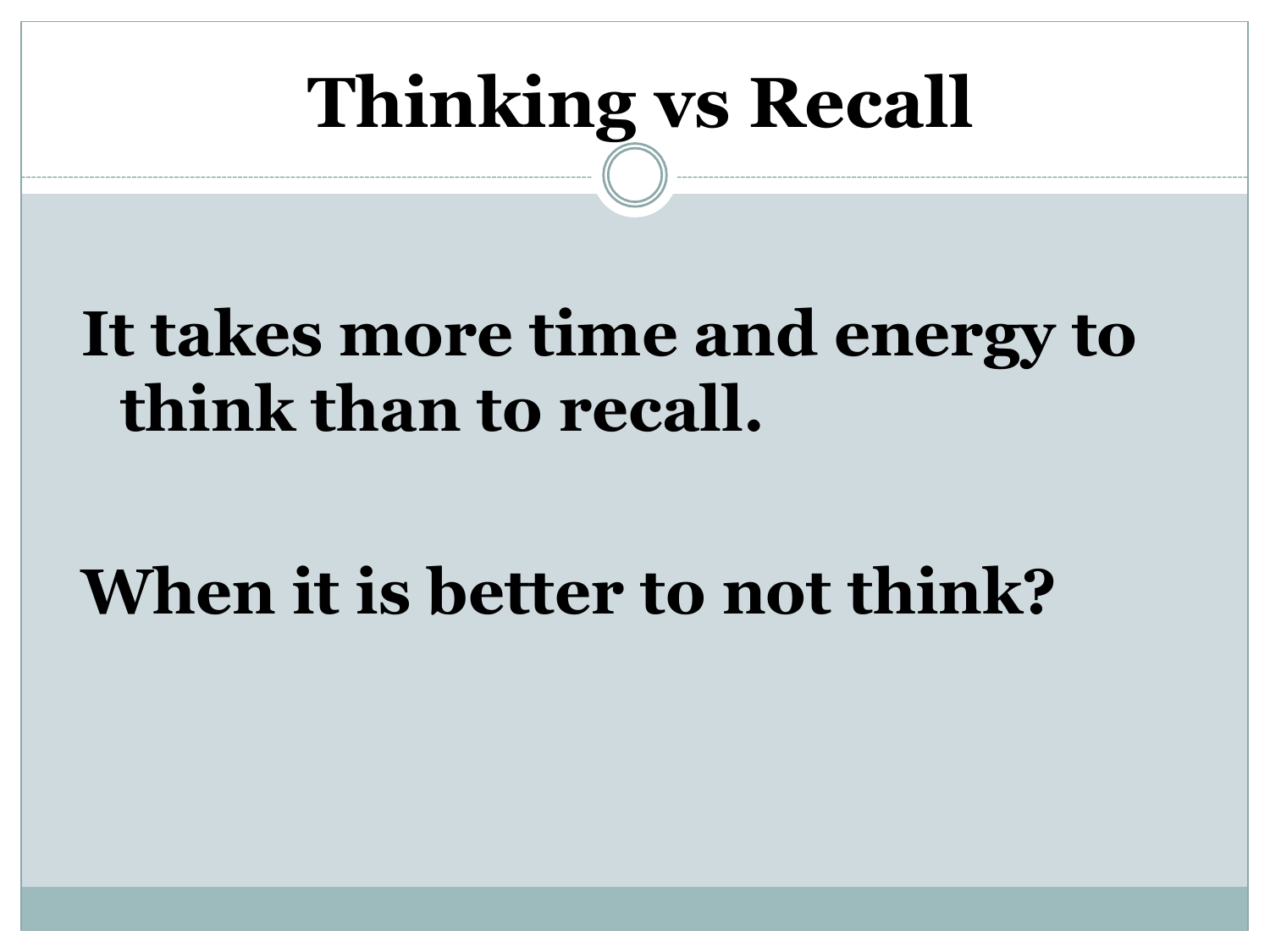# **Boredom < Learning >Frustration**

**"Every beginning instructor discovers sooner or later that his first lectures were incomprehensible because he was talking to himself, so to say, mindful only of his point of view. He realizes only gradually and with difficulty that it is not easy to place one's self in the shoes of students who do not yet know about the subject matter of the course." Piaget (1962) penny**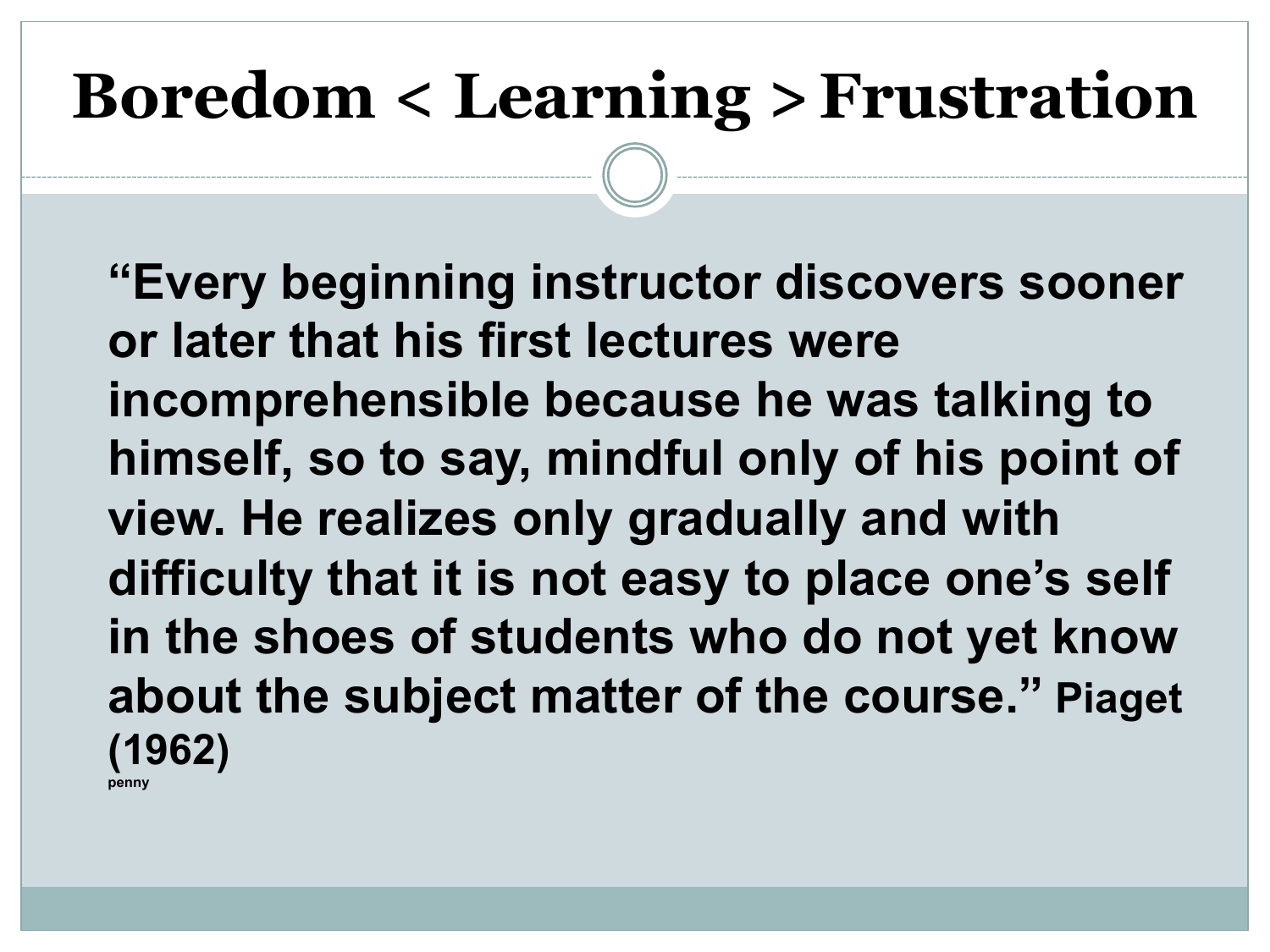# **Attention Challenges**

# **What can you do? Anyone? - Attention Grabber - Social Contagion**



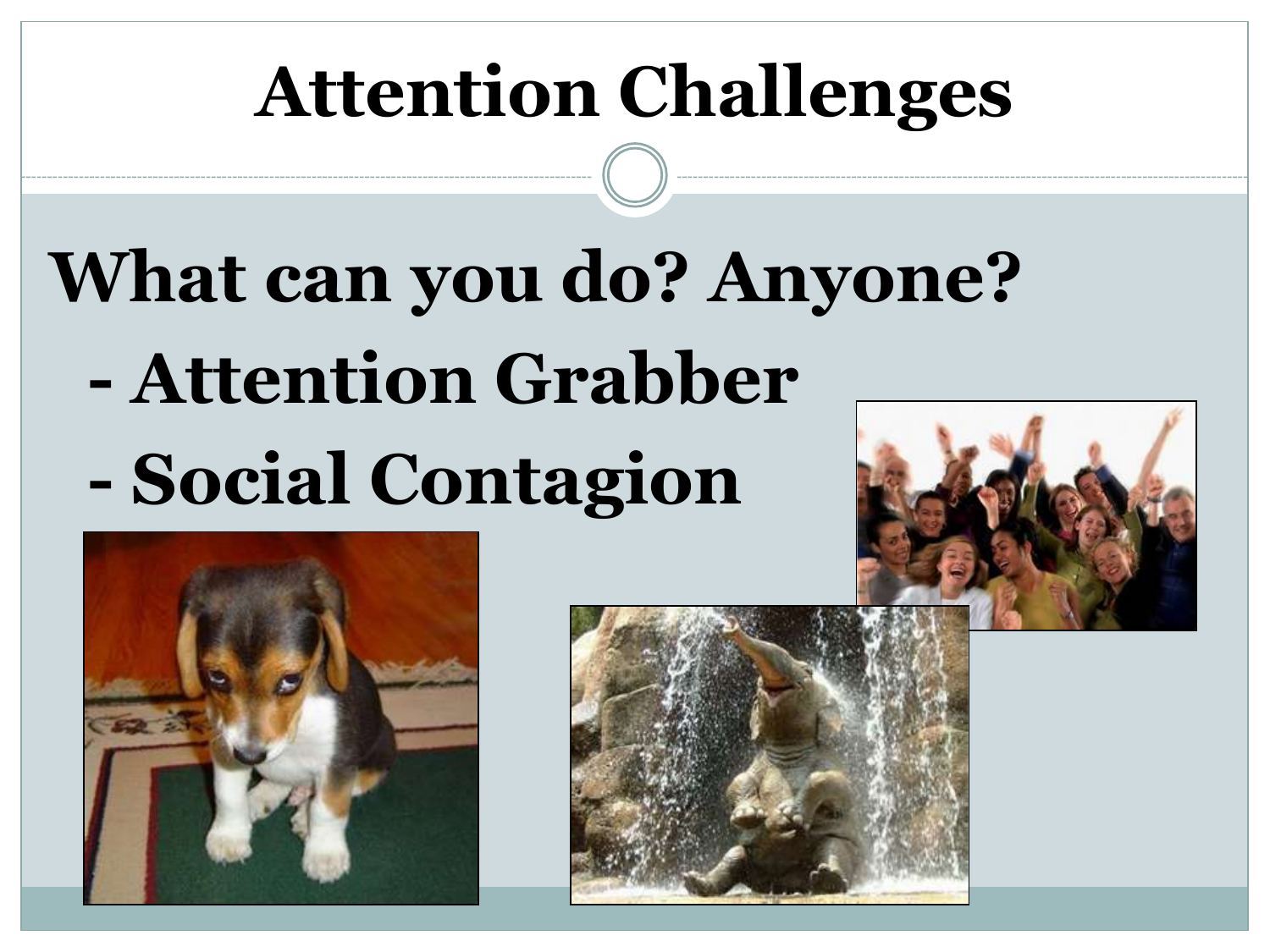# **What do you do in your class to capture attention of students or increase the energy in the room?**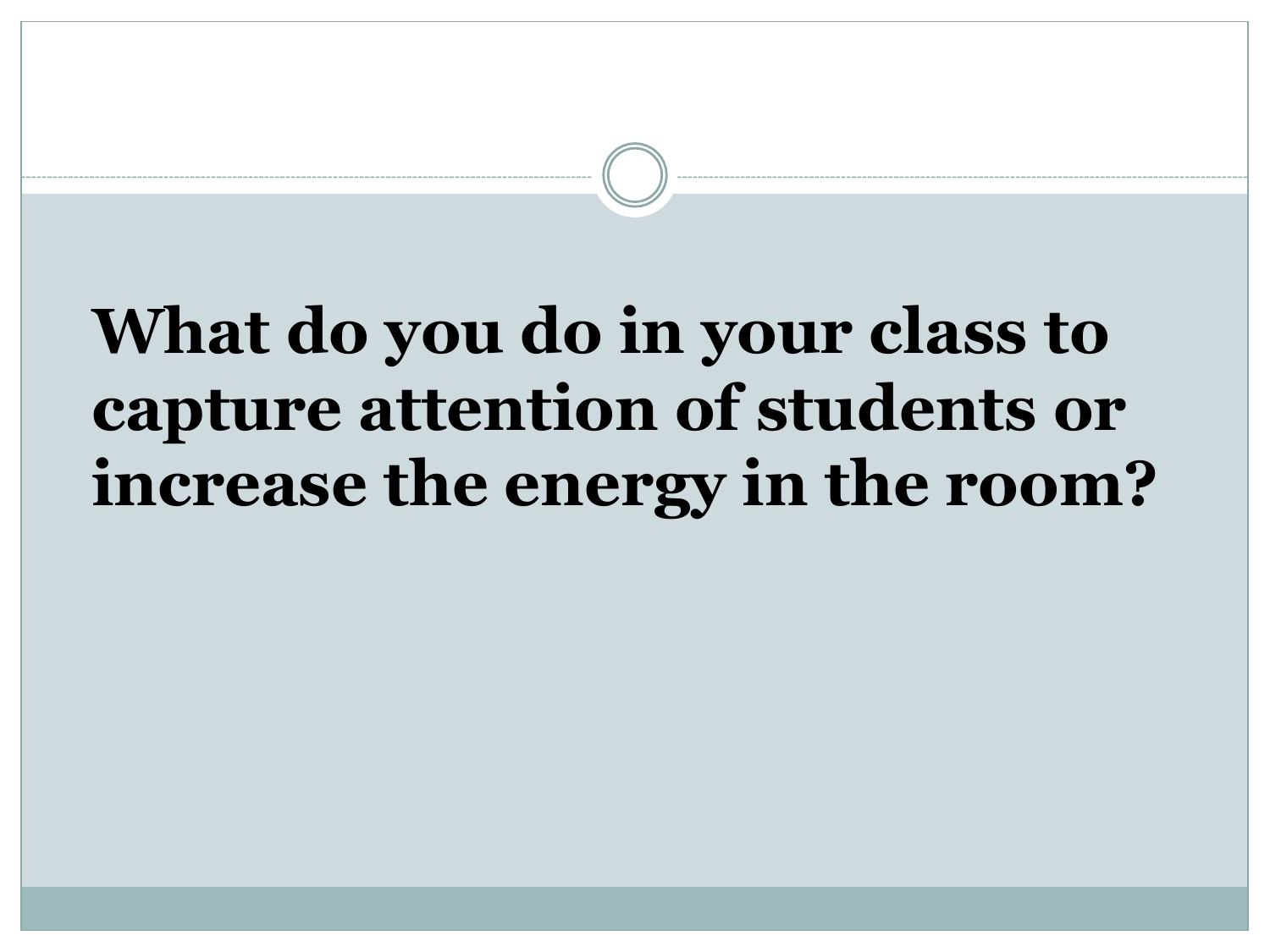## **Popular Study Techniques**

- Elaborative Interrogation
- 2. \_\_\_\_ Self-Explanation
- 3. \_\_\_ Summarization
- 4. \_\_\_ Highlighting/underlining
- 5. **Keyword Mnemonic**
- 6. \_\_\_ Imagery for text
- 7. \_\_\_ Rereading
- 8. Practice Testing
- 9. Distributed Practice
- 10. **Interleaved Practice**

Learning Techniques: Promising Directions from Cognitive and Educational Psychology, APS, Psychological Science, (2013) Dunlosky, Rawson, Marsh, Nathan, & Willingham.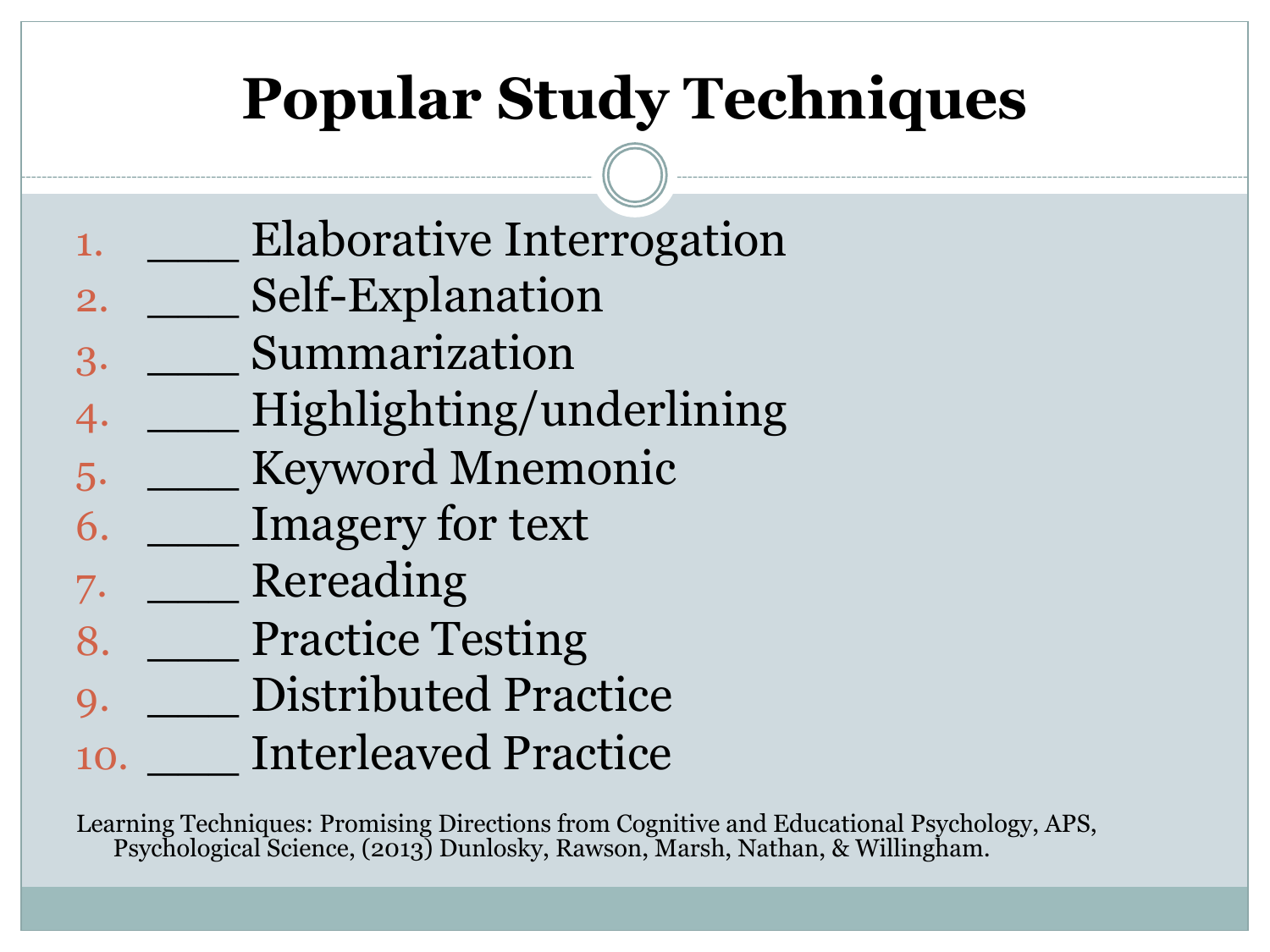### Learning Styles: Concepts and Evidence

-- vision and olfactory very important

#### Pashler, McDaniel, Rohrer, & Bjork, 2009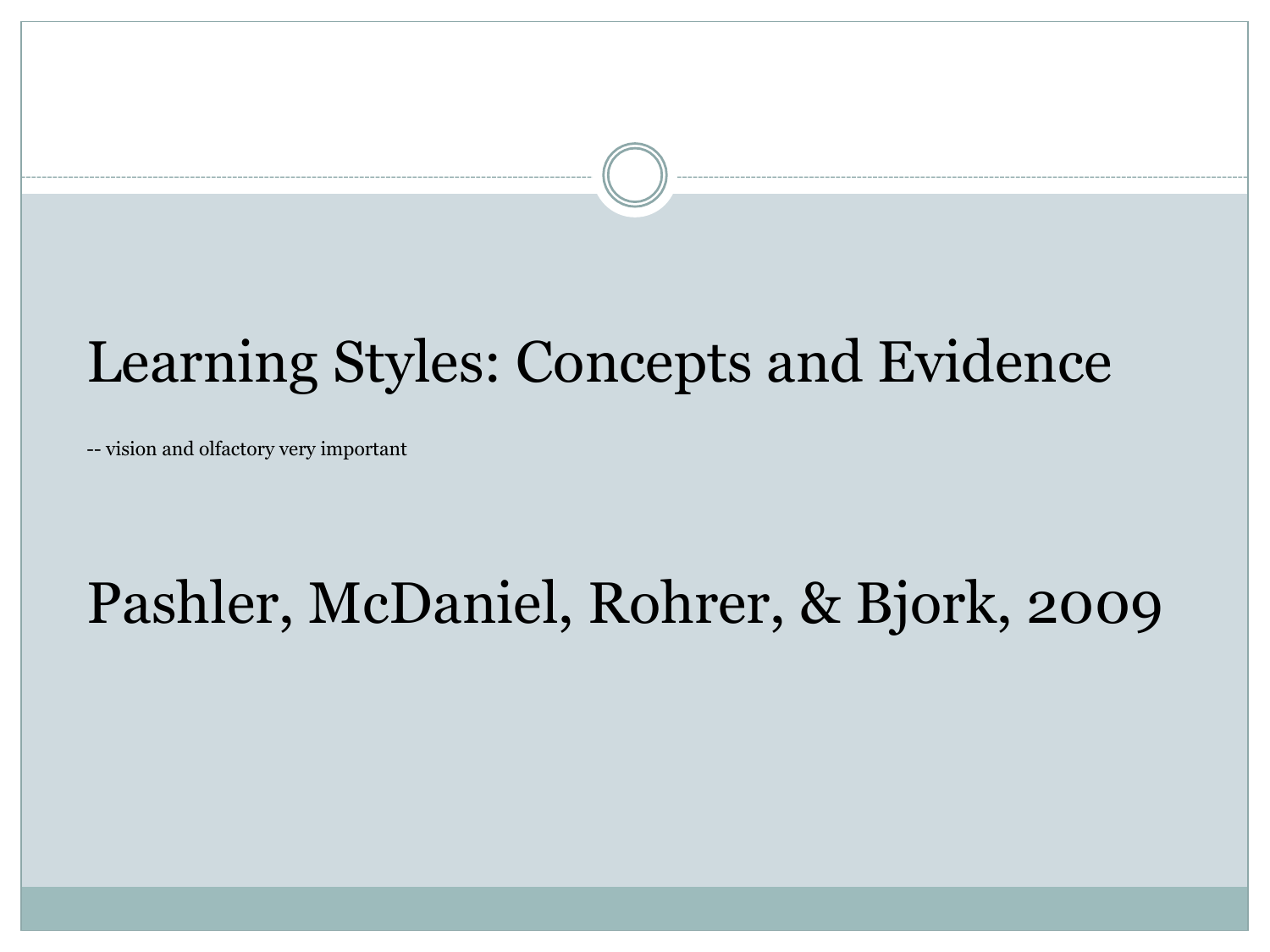

### **Power of Social Norms**

# Your heritage is being vandalized every day by theft losses of petrified wood of 14 tons of wood a year, mostly a small piece at a time.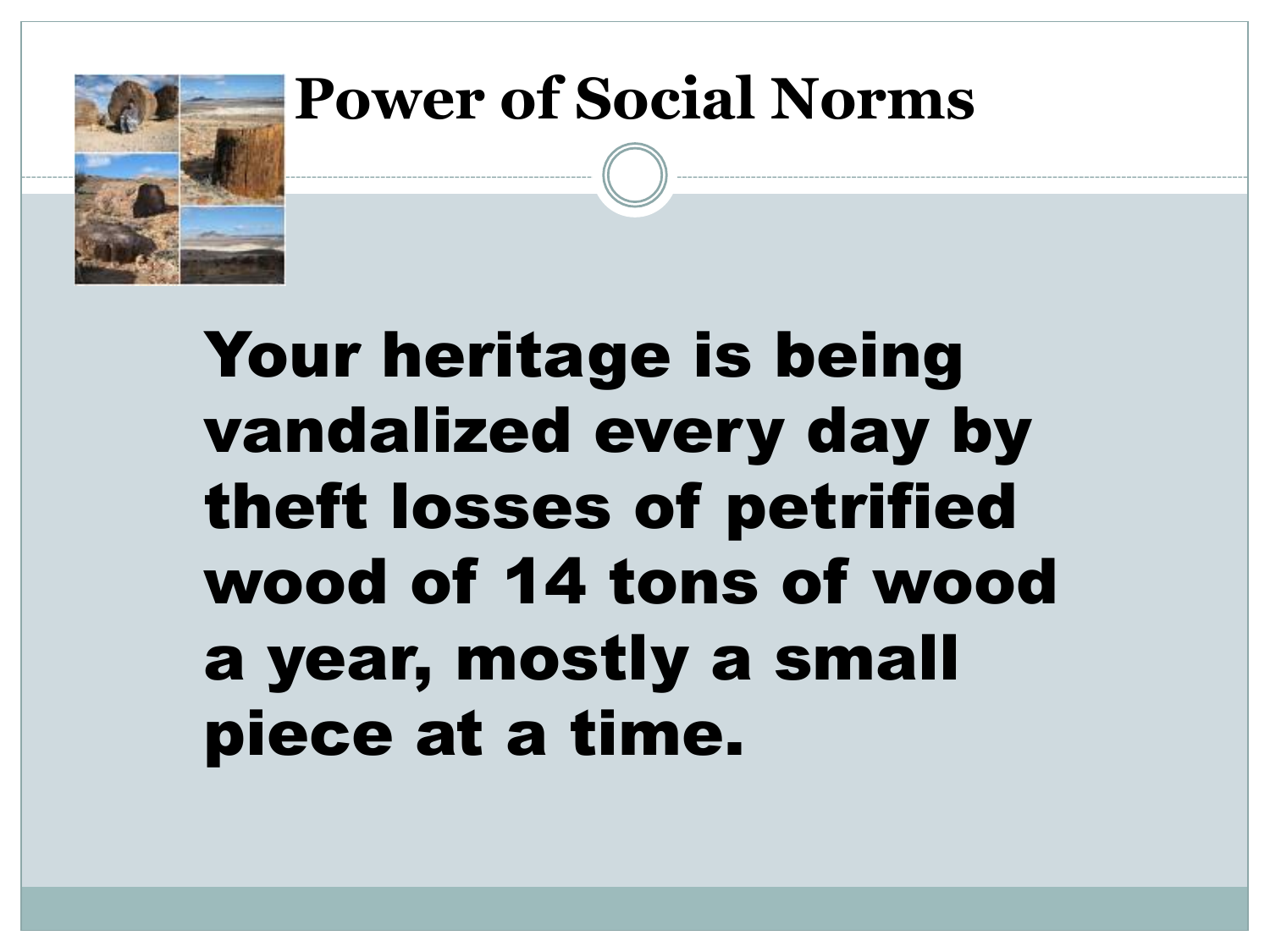#### **Both Self-Esteem and Self-Efficacy are Important**

"We used to think we could hand children self-esteem on a platter," Stanford University psychologist Carol Dweck said. "That has backfired."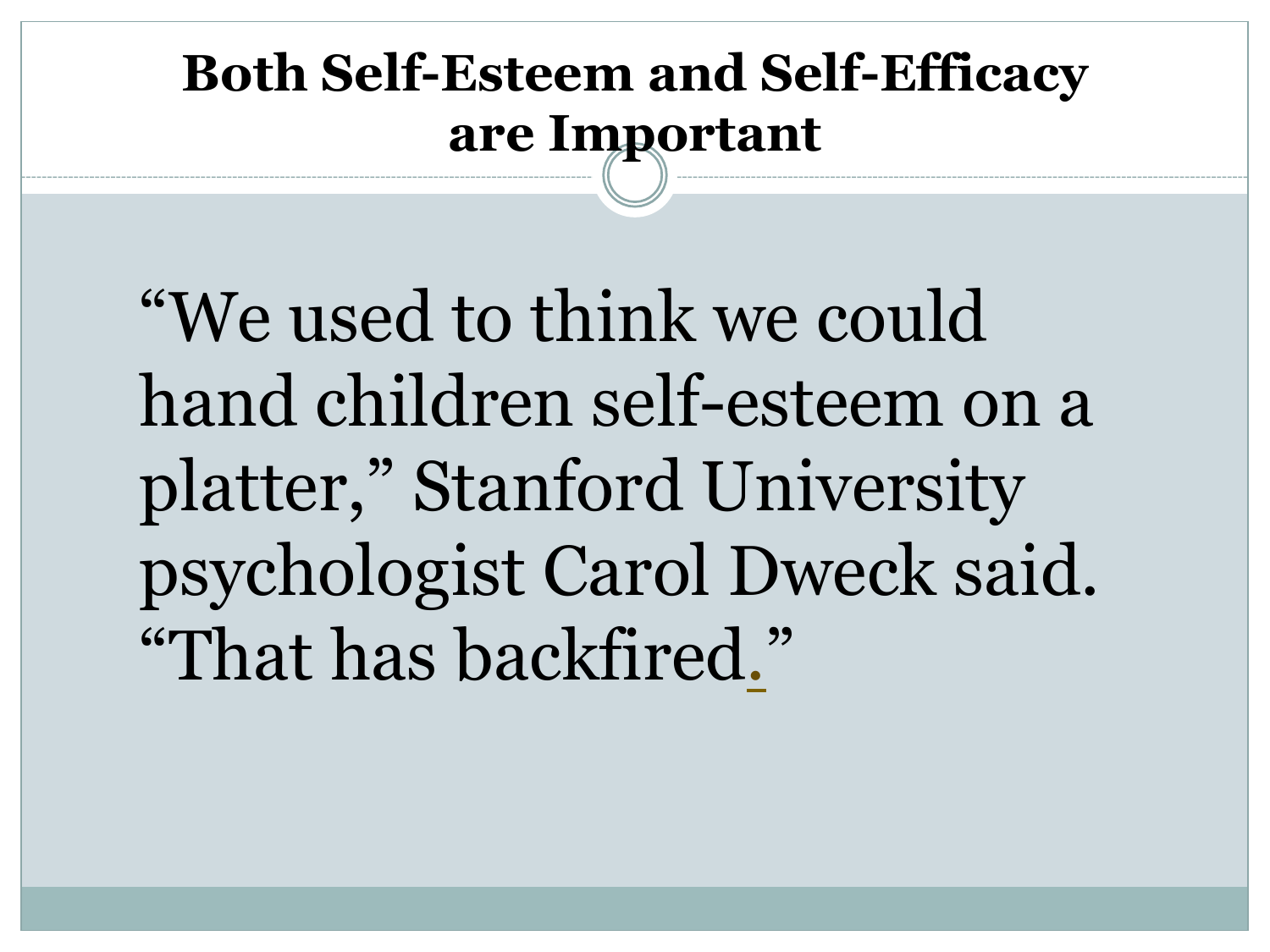# **What behaviors illustrate or are good examples of something an unmotivated student might do?**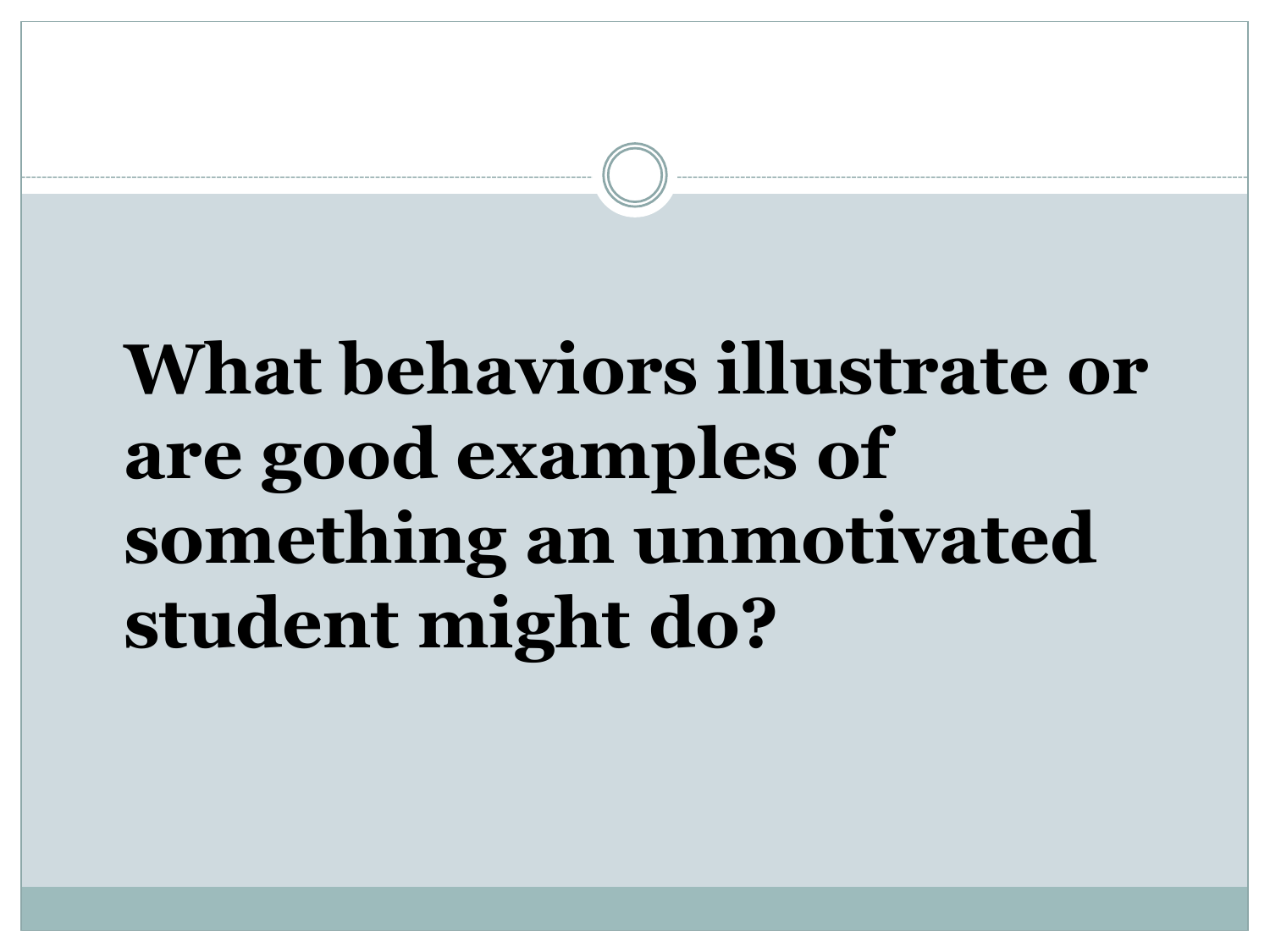## **Attribution**

 How do we describe the "cause" of behavior??? - Internal (dispositional)

- External (situational)









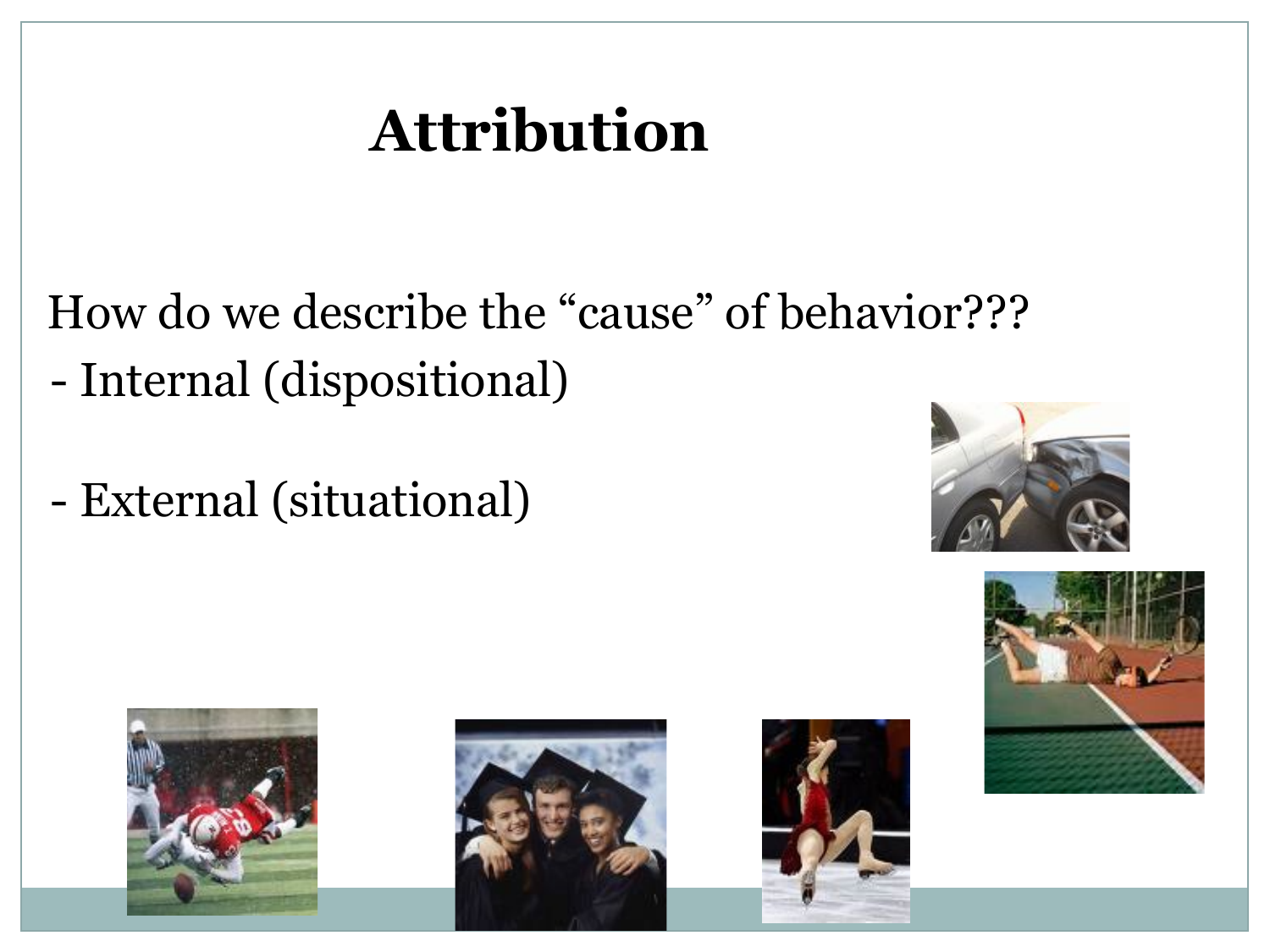